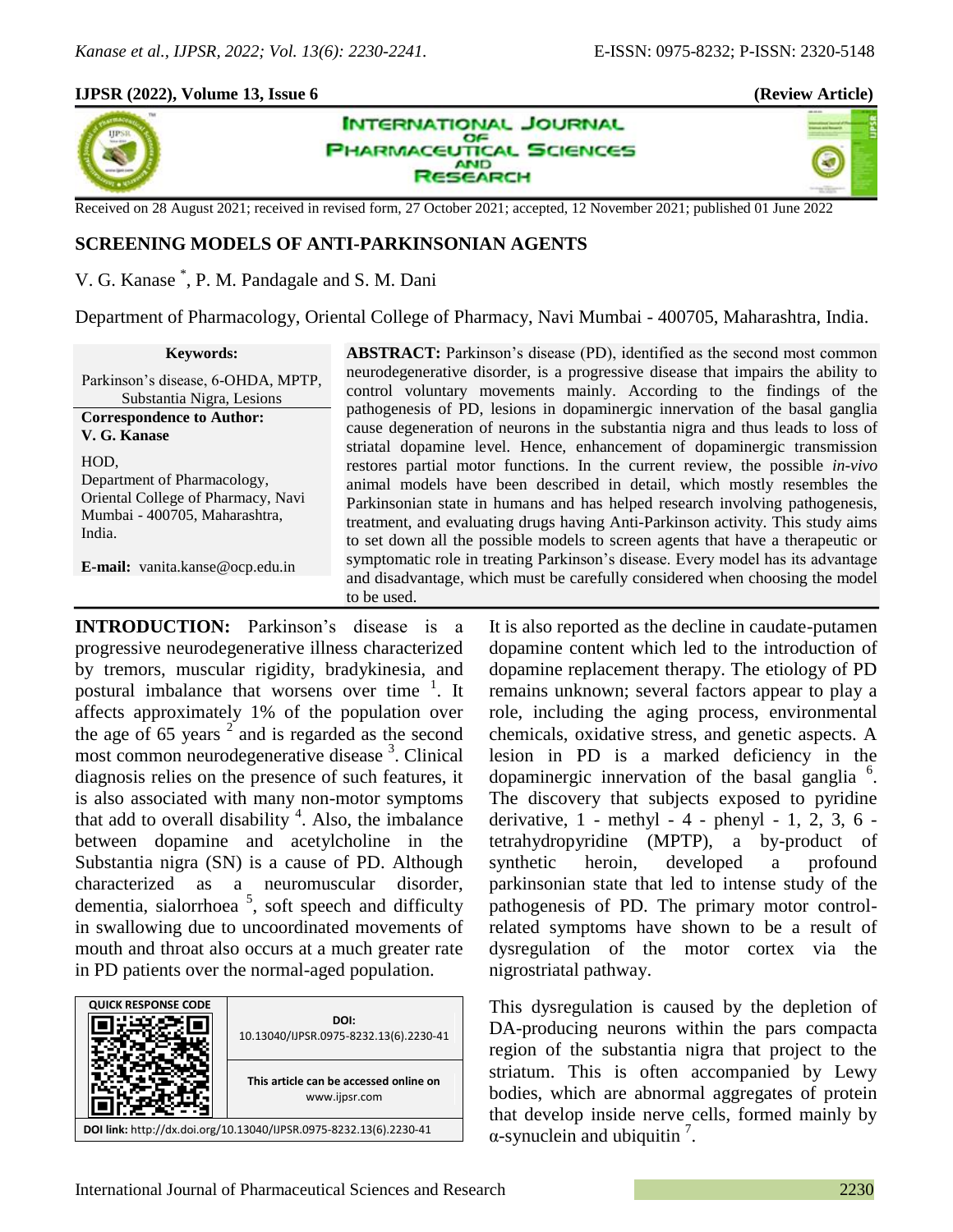Nevertheless, PD symptoms are not seen until about 80% of the dopaminergic neurons in the striatum have been destroyed.

Thus, significant disease progression must occur before an observable reduction of motor movement and control <sup>8</sup>.



| <b>Risk Factor</b> | <b>Model</b>                             | <b>Species</b> |
|--------------------|------------------------------------------|----------------|
|                    |                                          | used           |
| Aging              | <b>Intact Aged Animals</b>               | Monkey         |
| Genetic            | Transgenic animals $\alpha$ -syn         | Mice           |
| Neurotoxic         | 6- OHDA intranigral                      | Rat            |
|                    | 6- OHDA intraventricular                 | Rat            |
|                    | 6-OHDA intrastriatal                     | Rat            |
|                    | MPTP systemic "acute"                    | Mice           |
|                    | MPTP systemic "chronic"                  | Mice           |
|                    | Rotenone systemic                        | Rat            |
|                    | Lactacystin                              | Rat            |
| Epigenetic         | Prenatal exposure to bacteriotoxin       | Rat            |
| Mixed              | Prenatal bacteriotoxin $+ 6$ -OHDA       | Rat            |
|                    | $\alpha$ – synover expression + systemic | Mice           |
|                    | <b>MPTP</b>                              |                |
|                    | $A$ ged + systemic MPTP                  | Mice           |

#### **TABLE 1: ANIMAL MODELS OF PD <sup>7</sup>**

### *In-vivo* **Methods:**

**1. Pharmacological Models:** As the name suggests, pharmacological agents induce a parkinsonian state in animals. A drawback of this model is that these are not effective for drugs used for repeated administration.

**a) Tremorine and Oxotremorine Antagonism:** These agents are muscarine agonists and induce parkinsonism-like symptoms such as tremor, ataxia, spasticity, salivation, lacrimation, and hypothermia. Oxotremorine induces oxidative

stress and is implicated as a common pathway in the development of Parkinson's symptoms <sup>9</sup>. They increase reflex and spontaneous activity. An increase in reflex activity is accompanied by rigidity whereas spontaneous activity consists of rhythmic bursts of discharges  $10$ . Muscarine antagonists are used for reversing the effects.

**Methodology:** Three groups of six male NMRI mice are used. Group A serves as a control. Group B is dosed orally with test compound, whereas group C is given standard (5mg/kg Benzatropine mesylate) 1 h before administration of 0.5mg/kg oxotremorine. Body temperature is noted before administration of test compound (basal value) and after administration at an interval of 1 h for 3 h. This model measures only central anticholinergic activity.

### **Observation and Evaluation:**

**Hypothermia:** The difference in body temperature between intervals is observed and compared with standard and control groups.

**Tremor:** Tremor is scored after oxotremorine injection in a 10s observation period every 15min for 1 h.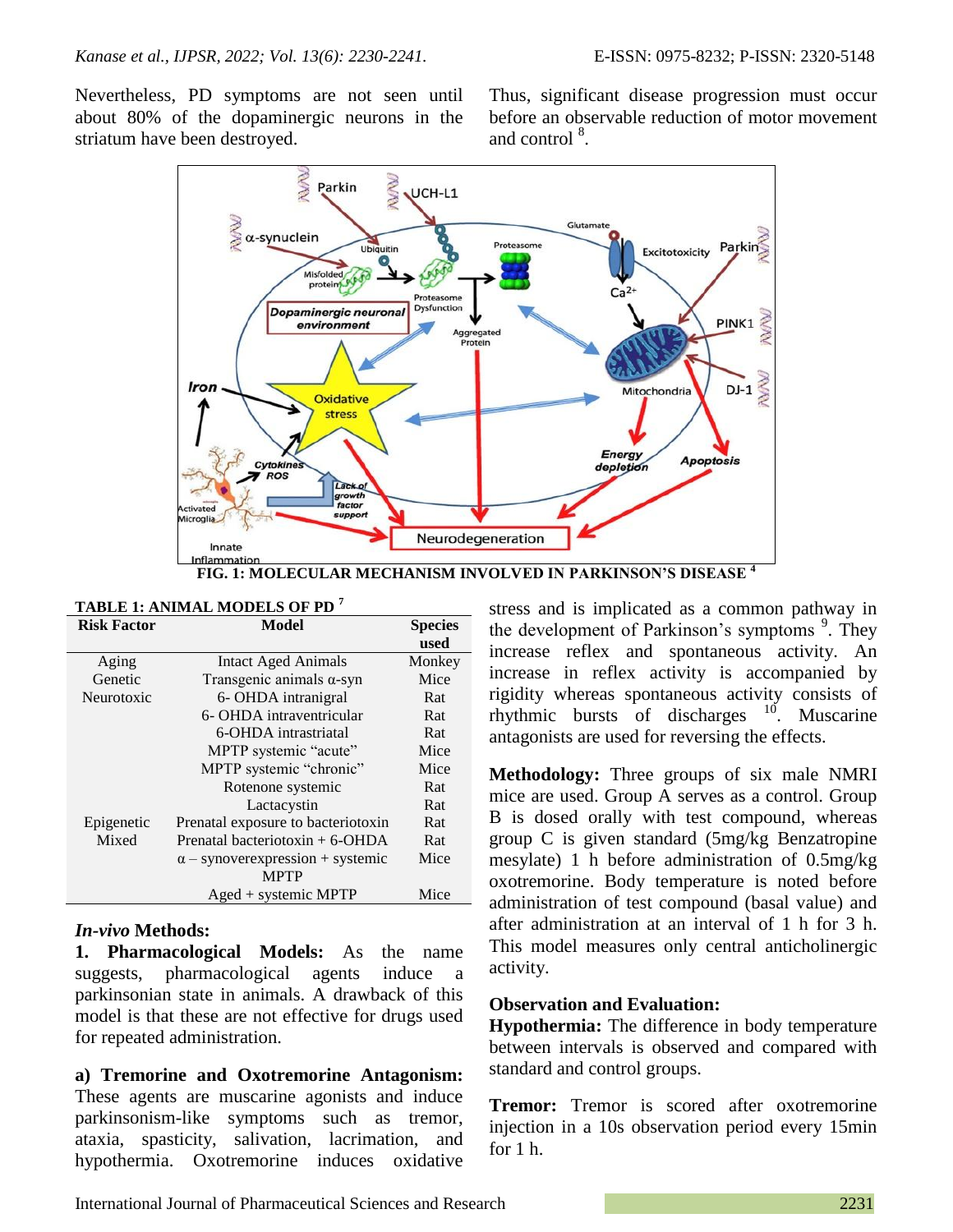*Kanase et al., IJPSR, 2022; Vol. 13(6): 2230-2241.* E-ISSN: 0975-8232; P-ISSN: 2320-5148

| <b>Tremor</b>    | <b>Score</b> |
|------------------|--------------|
| Absent           |              |
| Slight<br>Medium |              |
|                  |              |
| Severe           |              |

**Salivation and Lacrimation:** These parameters are scored 15-20min after oxotremorine injection.

| Absent |   |
|--------|---|
| Slight |   |
| Medium |   |
| Severe | ◠ |

**b) Reserpine Antagonism:** The reserpine-treated rodent was one of the earliest animal models employed in PD research  $11$ . Reserpine binds to storage vesicles of catecholamines and also blocks VAMT-2 (Vesicular monoamine transporter-2). Thus, it temporarily depletes the storage of dopamine in their respective neurons in the brain. In addition, there is a gradual loss of vesicle stored dopamine as it is used up by release so that the storage vesicles eventually become dysfunctional. The reductant is the depletion of dopamine in neuron <sup>8</sup>. Thus, reserpine is used to induce Parkinson-like symptoms. Reserpine produces ~85% loss of dopamine in the Substantia nigra and >95% dopamine depletion in the striatum. This is regarded as the fastest method of inducing PD.

**Methodology:** Male NMRI mice are used. They are injected with 5mg/kg *i.p.* reserpine. After 24 h animals are tested. The test compound is injected 30 min before observation. The animals are placed onto the floor of a Perspex container and observed.



**FIG. 2: PERSPEX CONTAINER**

**Observation and Evaluation:** Horizontal movements are recorded for 10min. Also rearing, grooming episodes are observed. They are scored according to the severity and are compared using  $ANOVA<sup>6</sup>$ .

**c) Haloperidol Induced Catalepsy:** Haloperidol causes the dysfunction of many neurotransmitters such as acetylcholine, GABA, and serotonin. Primarily used as an anti-psychotic drug, it blocks dopamine receptors in the brain. It functions by disrupting receptors of dopamine D1 and D2 in medium spiny neurons, which include motor circuit indirect and direct pathways. This leads to blockage of striatal dopamine transmission, which causes abnormal downstream firing in the basal ganglia as symptoms of muscle stiffness, locomotive activity, and catalepsy  $12$ . It induces catalepsy by increasing oxidative stress. It also induces a state in mice/rats in which the animal cannot correct the externally imposed posture (catalepsy)<sup>5</sup>.

**Methodology:** Rats are divided into five groups. Each group contains 6 rats. Catalepsy is induced by injecting 1mg/kg i.p. haloperidol. Group 1 serves as vehicle control. Group 2 serves as standard (levodopa 6mg/kg p.o.). Group 3-5 serves as the test group in which the test compound is injected.

The standard bar test is used to measure catalepsy in animals.

**Observation and Evaluation:** The observations are noted every 30min for 210min. The duration for which the rats retain the four paws extended and resting on the elevated bar was considered as a cataleptic score<sup>5</sup>.

**d) Circling Behavior in Nigrostriatal Lesioned Rats:** 6-hydroxydopamine (6-OHDA) is a neurotoxin that is used to induce lesions in rats. They act by several mechanisms: formation of free radicals, inhibition of mitochondrial respiratory chain complexes 1 and 4, inhibition of respiratory enzymes  $^{13}$ . The rats show a typical behavior of rotating in the direction of lesion *i.e.,* ipsilateral when an indirect-acting compound (amphetamine) is administered and contralateral when a directacting compound is administered. A disadvantage of this method is low sensitivity to small changes in striatal dopamine<sup>7</sup>. This test measures central dopamine function and evaluates the mode of action of novel drugs on dopaminergic neurons.

**Methodology:** Male Wistar rats are used. The animals are anesthetized with sodium pentobarbital (60mg/kg i.p.). A sagittal cut is made to the skin of the skull. A 2mm wide hole is drilled.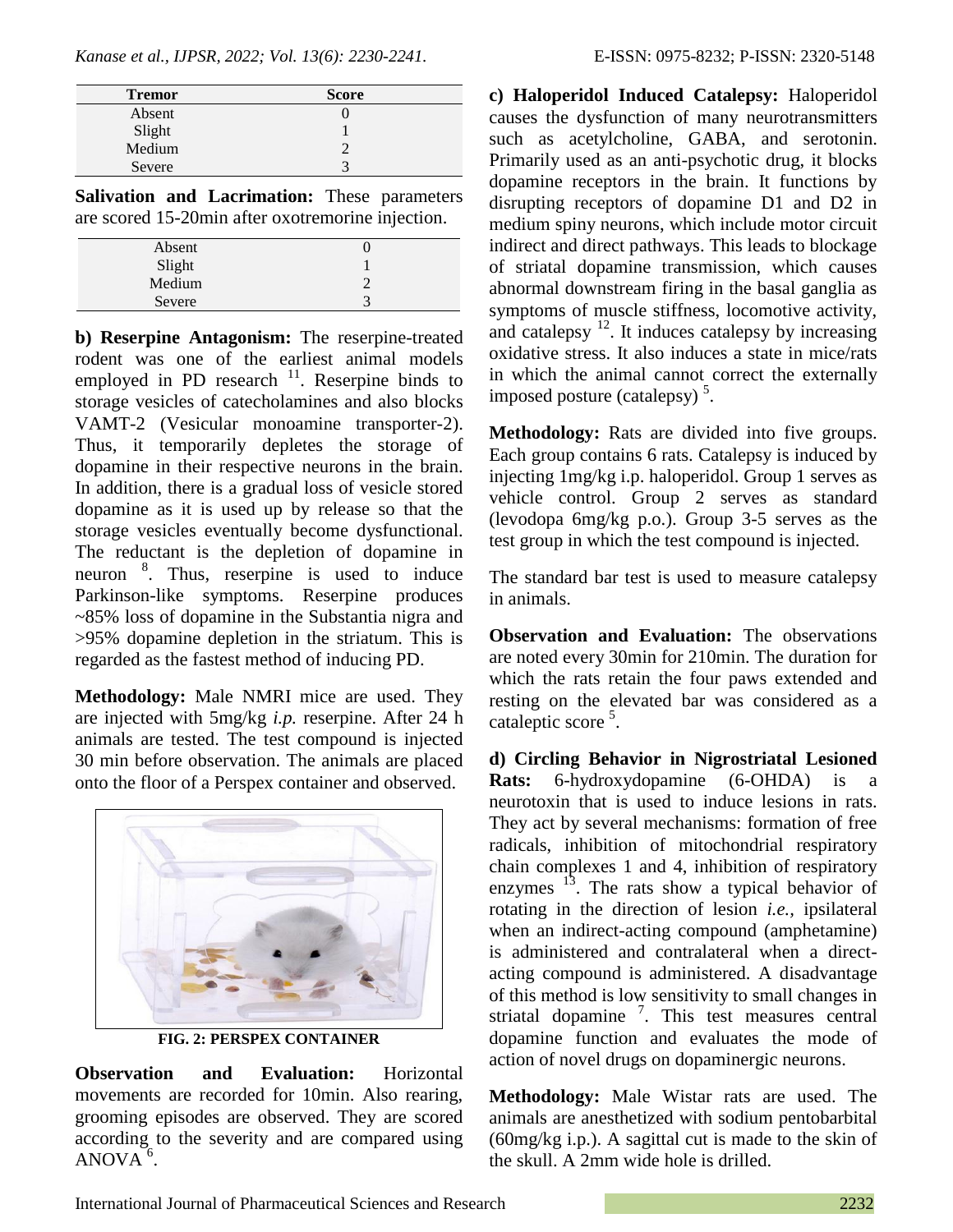Then a 30G Stainless steel cannula connected to a Hamilton syringe is aimed at the anterior zona compacta of the substantia nigra. Then 8mg of 6- OHDA in saline is injected. The wound is closed and allowed to recover. During the recovery time, the development of lesions occurs. The test compound is administered to the animals, and the circling behavior is noted.



**FIG. 3: STEREOTAXIC INSTRUMENT USED TO INJECT NEUROTOXIN TO INDUCE LESION**

**Observation and Evaluation:** The number of full turns, ipsilateral or contralateral to the lesions, is recorded every 15 min for 2 h.  $ED_{50}$  values are calculated.

**e) Elevated Body Swing test:** Borlongan and Sanberg in 1995 proposed this test to measure asymmetrical motor behavior. Here, 6-OHDA is used to induce lesions.

**Methodology:** 8 week old male Sprague-Dawley rats are used. They are anesthetized with sodium pentobarbital 60mg/kg *i.p.* and mounted on Kopf stereotaxic frame **Fig. 3**. 8mg 6-OHDA in 4ml saline containing 0.02% ascorbic acid is injected in the left substantia nigra. After 7 days behavioral test is performed. The animal is allowed to attain a neutral position resting its four paws on the ground. The animal is then lifted 2.5cm above the tail. A swing is recorded when the animal moves its head to either side of the central axis.

**Observation and Evaluation:** Swings are recorded at the interval of 15 sec for 60 sec. The percentage of left and right swings are determined. Two-way ANOVA is used to analyze swing behavior across data.

**f) Skilled Paw Reaching in Rats:** 6-OHDA is used to induce impairment of paw reaching on both sides. These effects can be reversed by antiparkinsonian drugs or by transplantation of nigral cell suspension.

**Methodology:** The apparatus used in this test is a narrow Perplex chamber with a lid **Fig. 2**. A double staircase is placed at the end of the box. Each staircase contains a well, and inside each well 45 mg, saccharin-flavored pellets are kept. Two groups, each containing 6 rats, are used. Group A is kept deprived of food a week before starting the test, whereas group B receives a regular nutrition diet. During this period, they are made familiar with appetitive saccharin-flavored pellets. The animals are placed in the box once per day for 10- 15 min for 4 weeks. The animals are observed and noted.

Lesions are induced by injecting 4mg/ml 6-OHDA in 0.9% saline containing 0.01% ascorbic acid. The animals are treated with test compound or saline 30min before 6-OHDA induced lesions.

**Observations and Evaluation:** The number of pellets eaten during the test period is noted. This indicates the rat's success in grasping and retrieving the pellets. The number of steps from which pellets have been removed is noted. This indicates attempts to reach food and how far the rat can reach. The number of missed pellets is noted. This shows a lack of sensorimotor coordination in grasping and retrieving the pellets. Also, which forepaw is used first by the rat to reach the pellet is noted. All the above parameters are subjected to two-way ANOVA.

**g) Stepping test in Rats:** This test was introduced by Schallert *et al.* in 1992 as a relevant model for Parkinsonian akinesia. Lesions were induced by 6- OHDA, which caused impairment in the initiation of stepping movements. In such tests, training and testing are involved, which is time-consuming.

**Methodology:** Female Sprague Dawley rats are used. They receive two 6-OHDA 3.6mg/ml injections in 0.2mg/ml ascorbate-saline into the right ascending mesostriatal pathway. The experimental setup consists of a smooth-surfaced wooden ramp of 1m in length connected to the rat's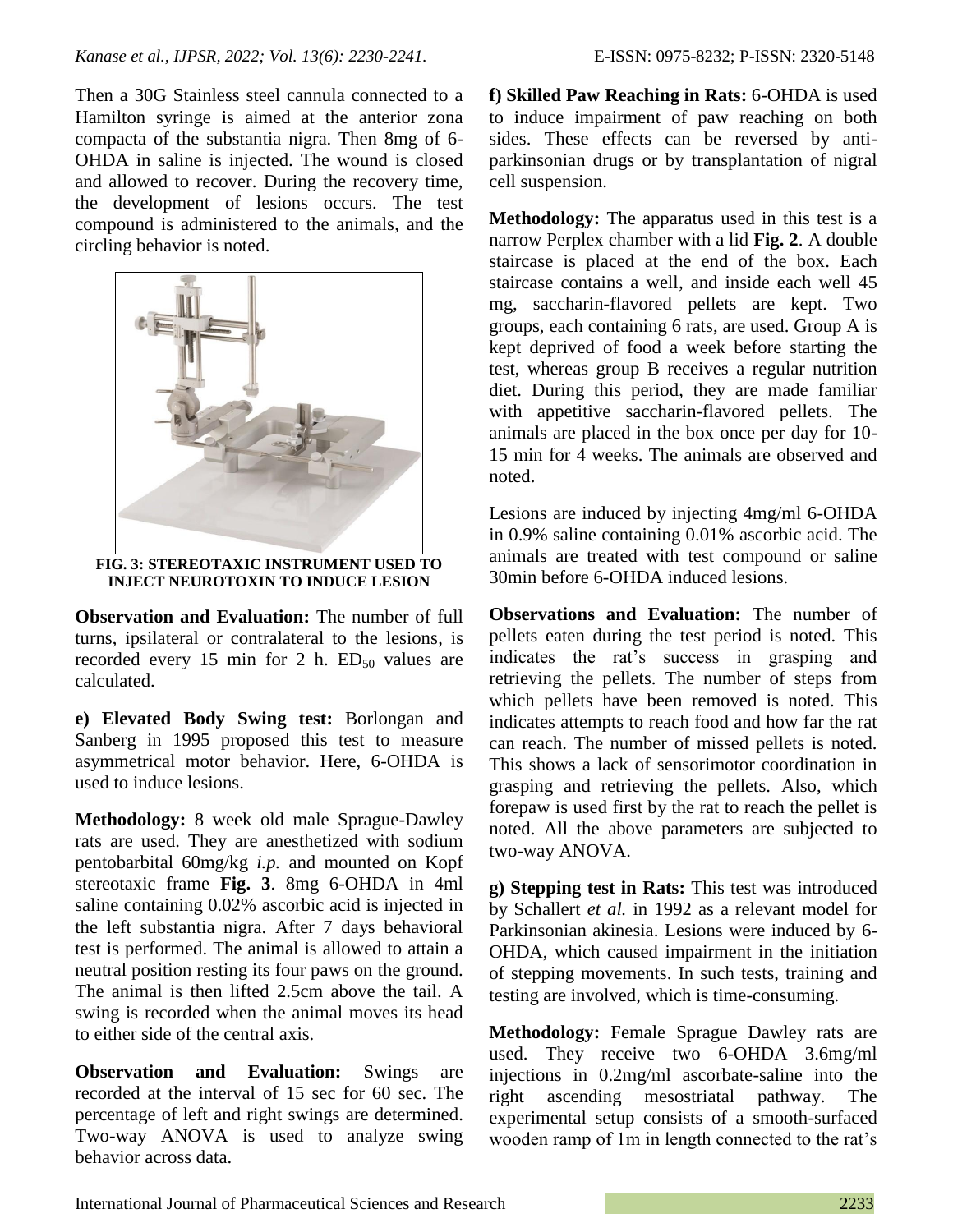cage. The observations are made and the test is performed for three consecutive days.

The test is repeated weekly to determine baseline after 6-OHDA lesions. The test drug is administered only once.

**Observations and Evaluation:** The wooden ramp's initiation time, stepping time, and step length are observed. The data obtained is subjected to ANOVA and Fisher post hoc test  $6$ .

**2. Toxin-induced Rodent Models:** Toxin-induced destruction of the nigrostriatal pathway has proved highly effective in detecting novel dopaminergic approaches to treatment and avoiding or reversing motor fluctuations and motor complications that occur during therapy as a result of disease progression. These models represent the classic and oldest experimental models of Parkinson's disease <sup>10</sup>. They aim to mimic the disease in humans by the use of certain neurotoxins, which primarily cause lesions in the brain. Neurotoxins such as MPTP and 6-OHDA are commonly used. These models have been established and validated as useful models for the development of therapeutic strategies aimed to treat motor symptoms and to study alterations of the basal ganglia that occur in this disease.

**a) MPTP Model in Monkey:** The discovery that MPTP produces PD in humans led to the discovery of the MPTP-induced PD model in primates. It is a commonly used toxin for inducing both rodent and primate models of PD based on its ability to induce persistent Parkinsonism in man. MPTP (N-Methyl-4 - phenyl - 1, 2, 3, 6 - tetrahydropyridine) is a mitochondrial complex-1 inhibitor used to induce

symptoms of Parkinson's disease. It induces neurotoxicity in the dopaminergic neurons in mice, rats, cats, dogs, monkeys, and other higher mammals. It causes partial destruction of basal ganglia, which is a major cause of developing PD  $14.$  They selectively target dopaminergic neurons. MPTP is metabolized by the enzyme MAO-B to 1 methyl-4-phenyl-2,3-dihydropyridine (MPDP+), generating the respective Pyridium species MPP+ and dopaminergic neurons are selectively vulnerable to MPP+ which thus leads to the development of PD. MPTP-treated mice do not systematically show hypokinesia (paucity of movements); unilateral models can have increased activity due to spontaneous rotations. MPTP injected into rats causes only transient Parkinsonian-like symptoms since rats are exceptionally resistant to MPTP <sup>15</sup>.

An advantage of this model is that long-term spontaneous compensatory dopaminergic striatal sprouting can be observed. MPTP can be administered acutely or chronically by different routes. Chronic MPTP-induced monkey models of PD also show dopaminergic cell loss,  $\alpha$ -synuclein aggregation, α-synuclein upregulation and neuritic  $\alpha$ -synuclein pathology<sup>4</sup>. It is found that nicotine protects dopaminergic neurons in the MPTP mouse model, and it also has protective effects in the primate MPTP model and the 6-OHDA-, rotenone-, and paraquat-induced animal models of PD<sup>10</sup>. MPTP easily crosses the blood-brain barrier because it is a lipophilic molecule where it is metabolized to MPP $-$  by non-neural cells  $3$ . It is an effective model for repeated drug evaluation.



**FIG. 4: METABOLIC PATHWAY OF MPTP**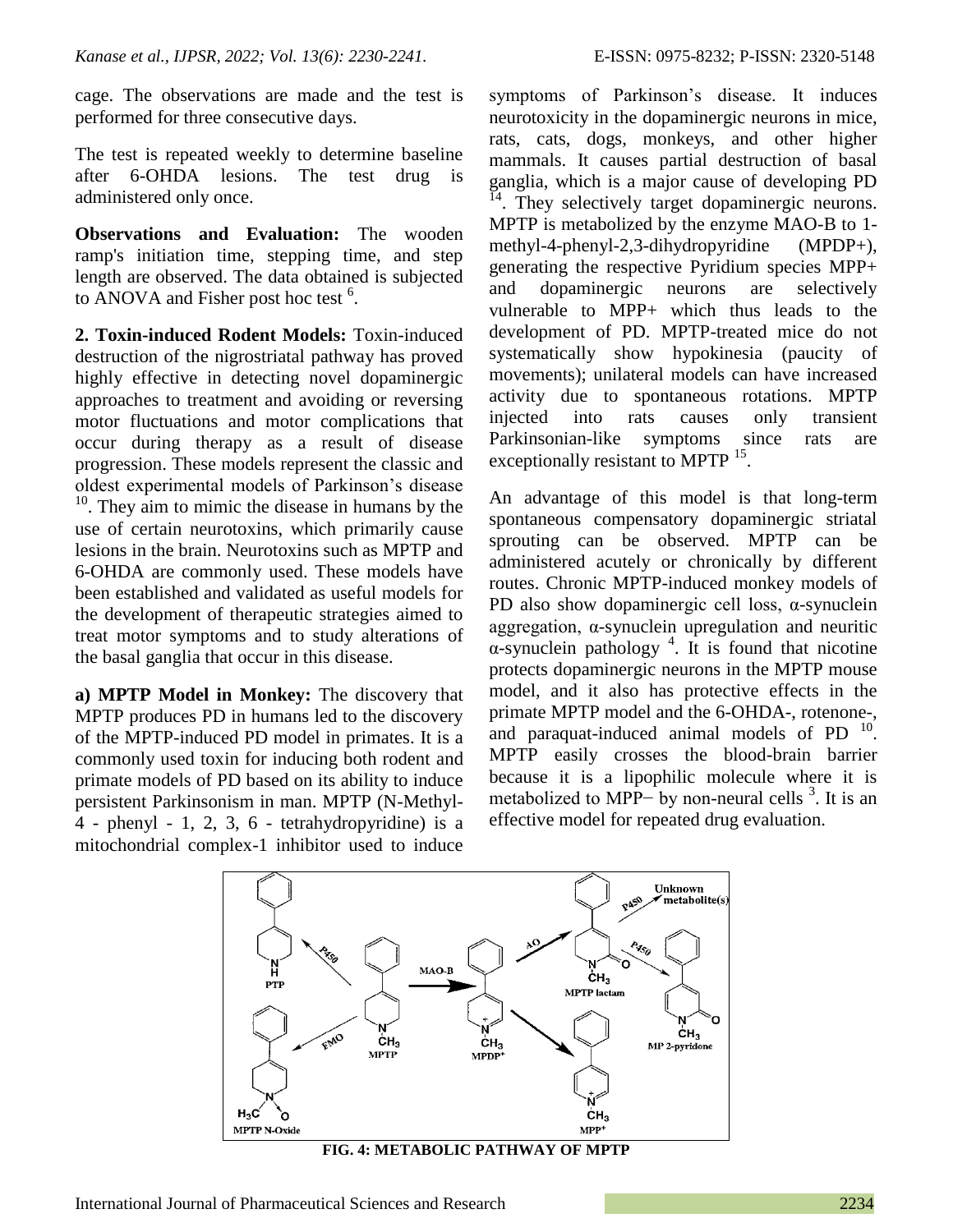**Methodology:** Eight adult rhesus monkeys are injected with a cumulative dose of N-MPTP up to 10-18mg/kg i.v. for a period of 5-8days.

They show parkinsonism-like symptoms. The test compound is administered and observed for reversal of symptoms.

**Observations and Evaluation:** The symptoms are scored based on their severity.

| 1. To access movements:                |                                 |
|----------------------------------------|---------------------------------|
| $_{0}$                                 | Normal                          |
| 1                                      | Reduced                         |
| 2                                      | Sleepy                          |
| 2. To check movements:                 |                                 |
| 0                                      | Present                         |
| 1                                      | Reduced                         |
| 2                                      | Absent                          |
| 3. To check attention and blinking:    |                                 |
| 0                                      | Normal                          |
| 1                                      | Abnormal                        |
| 4. To check posture:                   |                                 |
| 0                                      | Normal                          |
| 1                                      | Abnormal trunk                  |
| 2                                      | Abnormal trunk and tail         |
| 3                                      | Abnormal trunk, tail, and limbs |
| 4                                      | Flexed posture                  |
| 5. To check balance and co-ordination: |                                 |
| 0                                      | Normal                          |
| 1                                      | Impaired                        |
| $\overline{c}$                         | Unstable                        |
| 3                                      | falls                           |
| 6. To check reactions:                 |                                 |
| 0                                      | Normal                          |
| 1                                      | Reduced                         |
| 2                                      | Slow                            |
| 3                                      | Absent                          |
|                                        |                                 |
|                                        |                                 |

7. To check vocalizations:

| Normal  |
|---------|
| Reduced |
| Absent  |
|         |

**b) 6-hydroxydopamine Lesioned Rat Model:** 6 hydroxydopamine (6-OHDA) is an analogue of dopamine, and norepinephrine is also being increasingly used with genetically modified mice. It is the first chemical to be found which induces PD in rodents. This is a prototypical model involving the use of 6-OHDA, which when injected locally (Intracerebral) produces neurotoxicity. 6- OHDA does not penetrate the blood brain barrier; hence, direct administration into the brain parenchyma is required. It is accounted to be the first animal model ever generated, as 6-OHDA was the first compound discovered to induce selective catecholaminergic cell death  $10$ . They act by several mechanisms: formation of free radicals, inhibition of mitochondrial respiratory chain complexes 1 and 4, inhibition of respiratory enzymes. Stereotaxic injection of 6-OHDA into the Substantia nigra pars compacta or the striatum induces neuronal cell death of the tyrosine hydroxylase (TH)-containing neurons in rat and mouse brain, which decreases the dopamine levels in the TH-positive terminals of the striatum. This procedure grants the highest amount of dopamine depletion within 2-3 days. This model is also widely used to evaluate the integrity of the nigrostriatal system and postsynaptic supersensitivity. 6-OHDA has been found in the urine of L-DOPA-treated patients with PD, suggesting that 6-OHDA may play a role in the pathogenesis of PD as an endogenous hydroxylated  $\frac{1}{2}$  metabolite of dopamine<sup>4</sup>.



**FIG. 5: STRUCTURAL SIMILARITY BETWEEN 6-OHDA, DOPAMINE, AND L-DOPA**

**Methodology:** Rats are divided into six groups, and each group contains six animals. They are anesthetized with an i.p injection of 50mg/kg sodium pentobarbital and fixed in a stereotaxic apparatus. Stainless steel needle is inserted unilaterally in the substantia nigra, and an injection

of 6-OHDA is made over 5min and the needle was left in place for a further 5min. The wound area is covered, and the animal is allowed to recover. The treatment of animals is started after 48 h of 6- OHDA induction once a day for 55 days. Group 1 receives normal saline 10ml/kg p.o. Group 2 serves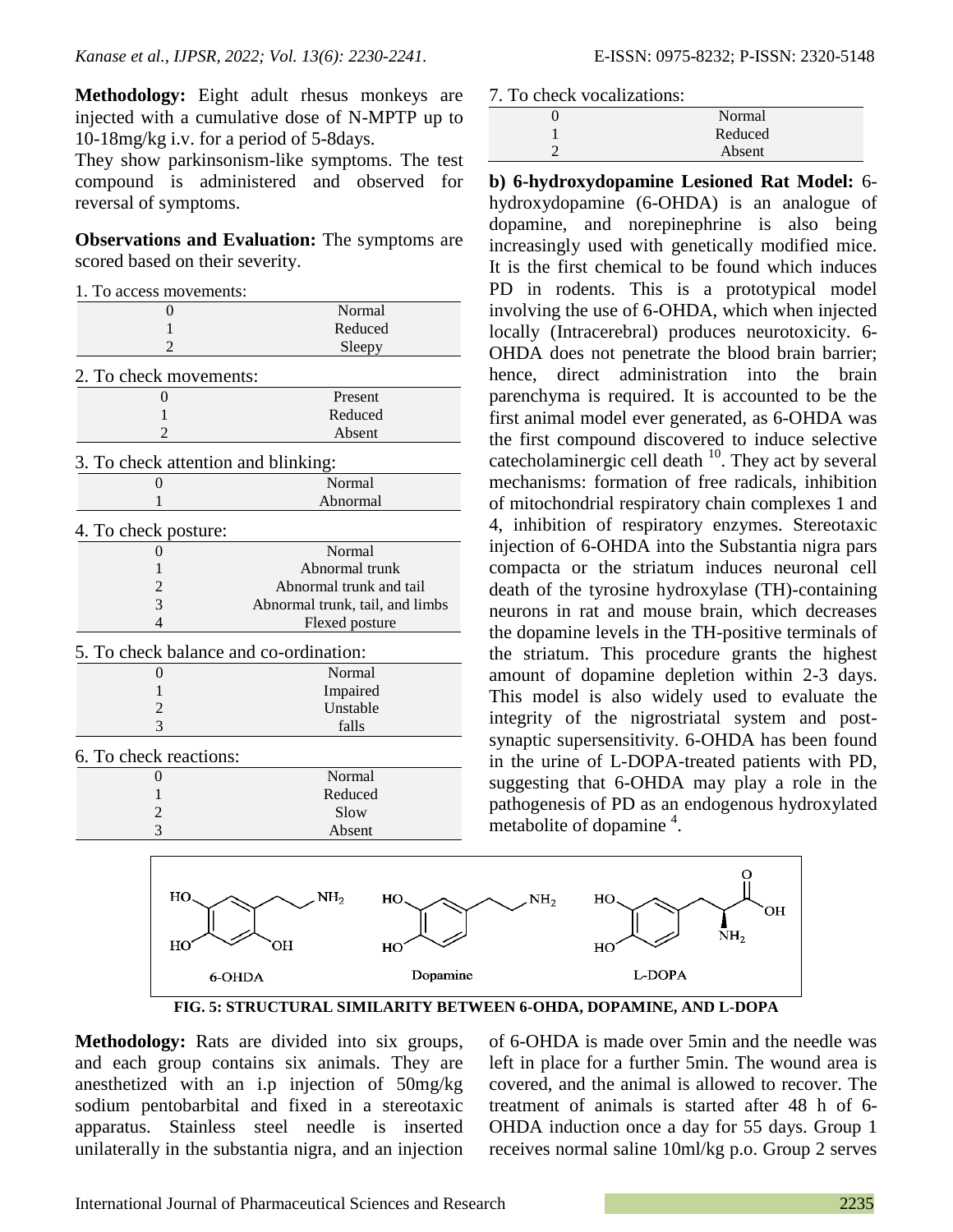as 6-OHDA control and receives normal saline 10ml/kg p.o. Group 3 serves as standard (levodopa 6mg/kg p.o.). Group 4-6 receives test compound.

**Observation and Evaluation:** Behavioral assessment of all the six groups is performed. Locomotor activity is evaluated by using a digital actophotometer.

**c) Lipopolysaccharide-induced Model:** Recent advances in the pathogenesis of PD states that neuroinflammation is a major mediator in the initiation of the disease. This led to various animal model studies that use bacterial endotoxin lipopolysaccharide (LPS) to induce PD. It causes intense tissue inflammation and is directly infused into the nigrostriatal pathway of rats. When injected *via* the Intranigral route, it results in activation of microglia and degeneration of the dopaminergic system.

Lipopolysaccharide is itself not a neurotoxin, but the cytotoxins secreted by them possess the potential for developing the disease. In addition, LPS causes the accumulation of  $\alpha$ -synuclein and ubiquitin in neurons. Also, they cause marked rotational behavior, ipsilateral to the lesioned side in response to systemic administration of amphetamine <sup>16</sup>.

**Methodology:** Rats/mice of either sex are used. The animals are divided into three groups. Group A serves as a control. Group B receives a standard drug (Levodopa). Group C receives test compounds to be screened. Intrastriatal administration of 30 μg of LPS causes a reduction in the number of THpositive cells in SN. The observations are made up to 4 weeks of LPS administration. The rotarod test is performed every week for four weeks, and a reduction in time spent on rotarod is noted. It is compared to standard and control groups.

**3. Pesticide-induced Model:** Various pesticides are used as neurotoxins for inducing PD into animals. Both rotenone and paraquat act as inhibitors of the complex I component of the mitochondrial respiratory chain.

**a) Rotenone Induced Model:** Rotenone is a naturally occurring compound that impairs oxidative phosphorylation in the mitochondria by inhibiting reduced nicotinamide adenine

dinucleotide (NADH)-ubiquinone reductase activity. Similar to MPTP, the insecticide rotenone is highly lipophilic, so it readily crosses the blood brain barrier and diffuses into neurons where, like MPTP, it accumulates within mitochondria and inhibits complex I. The production of Reactive Oxygen Species (ROS) is thought to induce oxidative stress <sup>11</sup>. The Rotenone model shows various symptoms of PD, such as complex I blockade of mitochondrial function, behavioral dysfunctions, inflammation, synuclein aggregation, Lewy body-like formations, and oxidative stress. However, because of the difficulties associated with using rotenone to generate a model of PD, limited data have been reported  $11$ . It is both a herbicide and insecticide from Leguminosaplants, having a half-life of 3-5 days.

**Methodology:** The animals are divided into four groups, each containing 6 animals. Group 1 serves as a control. Group 2 is administered rotenone for 35 days. Group 3 and 4 receive test drugs for 35 days.

**Observation and Evaluation:** After 24 h of the last dose, behavioural studies are performed. Histological, biochemical analyses are done. Neurochemical studies are also done.

**b) Paraquat Induced Model:** It is known that paraquat exerts its deleterious effects through oxidative stress and its toxicity through cellular redox cycling. Paraquat, chemically known as 1,1′ dimethyl-4,4′-bipyridinium is used widely as an herbicide, and it exhibits a structural resemblance to MPP+.

However, unlike MPP+, paraquat exerts deleterious effects on dopaminergic neurons through oxidative stress-mediated damage of lipids, proteins, DNA, and RNA by generating reactive oxidative species, superoxide radicals, hydrogen peroxide, and hydroxyl radicals in mice. Paraquat enters the brain *via* neutral amino acid transporter. Once inside the brain, it induces both indirect neuronal toxicity as well as direct inhibition of mitochondrial complex 1. The latter effect usually occurs at high doses. Paraquat reduces motor activity and induces a dose-dependent loss of striatal tyrosine hydroxylase (TH)-positive neurons of mice. In addition, paraquat induces an increase in α-synuclein and the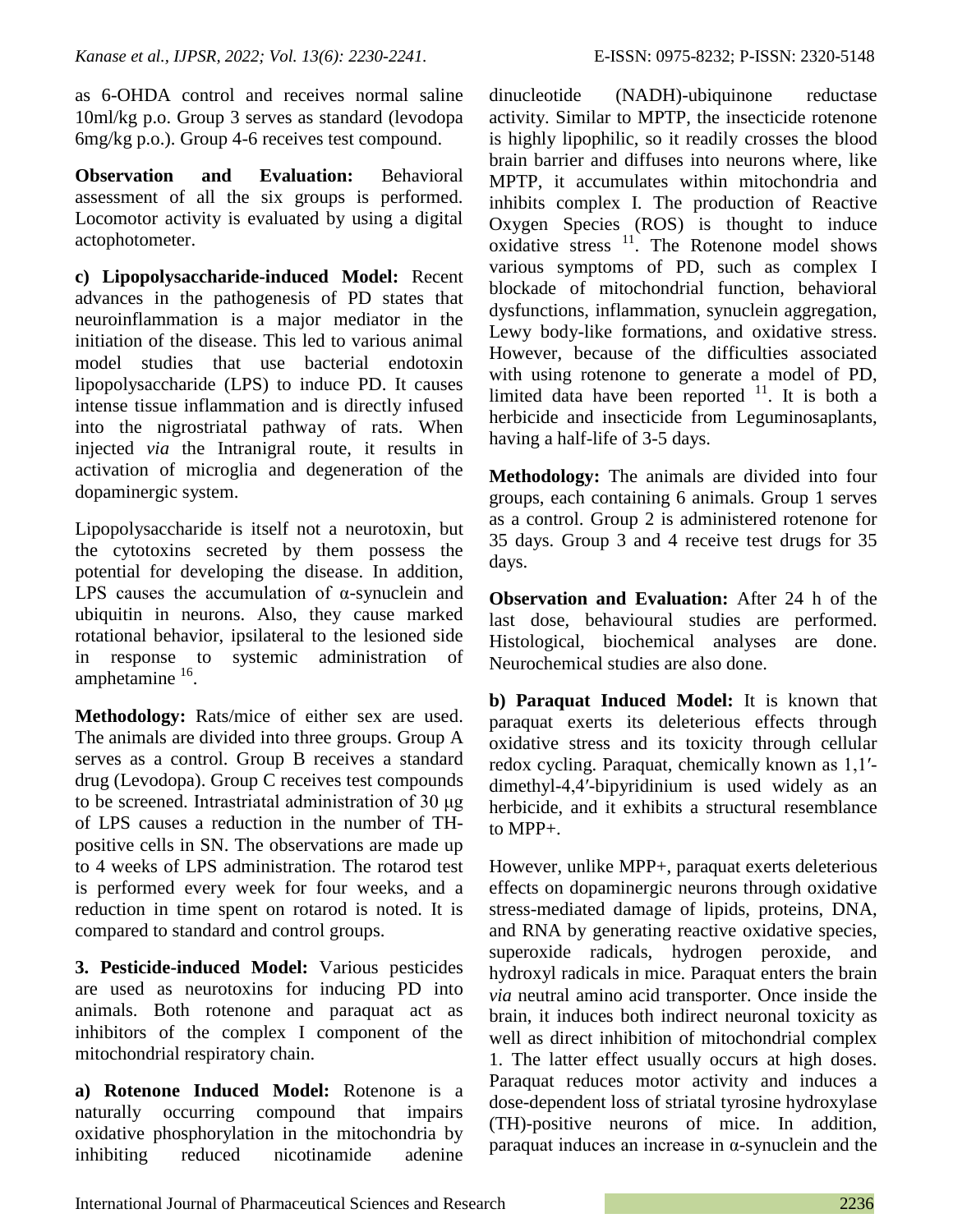formation of Lewy-like bodies in dopaminergic Substantia nigra pars compacta neurons. However, in several cases of paraquat-induced PD models, there is no patent decrease in the striatal dopaminergic innervation. There is only a transient decrease in the striatal TH levels  $11$ .



**Methodology:** Rats/mice of either sex are used. The animals are divided into three groups. Group A serves as a control. Group B receives a standard drug (Levodopa). Group C receives test compounds to be screened. Intrastriatal administration of paraquat leads to NADPH consumption and ROS generation, mainly hydrogen peroxide  $(H_2O_2)$  and hydroxyl radical (HO), with consequent cellular deleterious effects. The animals are observed for reversal of effects. It is compared to standard and control groups.

**c) Maneb Induced Model:** Maneb is a fungicide manganese ethylene-bis-dithiocarbamate that has been associated with an increased incidence of PD <sup>11</sup>. Attempts have been made to model PD using this agent. Maneb enters the brain and causes inhibition of complex III of the mitochondrial respiratory chain. When combined with paraquat, it is shown to produce enhanced toxicity.

**d) Methamphetamine Induced Models:** Methamphetamine has neurotoxic effects on the nervous system that cause functional deficits and structural alterations. However, although selective dopaminergic or serotonergic neuronal cell loss occurs in rodents following the administration of high doses of methamphetamine, this model is not very reliable; the results only produce a long-term loss of TH enzyme but are not examined in the PDdependent behavioral tests  $4$ .

**4. Transgenic Animal Models of Parkinson's disease:** These models are made by manipulating genes <sup>3</sup>, which have few motor deficits, and little neurodegeneration.

**a) α-synuclein:** SNCA was the first gene to be linked to familial PD, and together with the finding that the encoded protein  $α$ -synuclein is aggregated in Lewy bodies, this led to a breakthrough in PD research<sup>16</sup>.

The most prominent models are related to  $\alpha$ synuclein. α-Synuclein is a presynaptic neuronal protein that is responsible for rare forms of PD. It contributes to PD pathogenesis because of the presence of soluble oligomeric conformations, termed protofibrils. These are toxic species that mediate the disruption of cellular homeostasis and neuronal death. It also contributes to disease progression  $17$ . The first transgenic mice that expressed α-synuclein was developed by Masliah *et al.* (2000). These mice showed progressive accumulation of α-synuclein in neurons of the neocortex, hippocampus, and substantia nigra. This led to the loss of dopaminergic terminals in the basal ganglia with motor impairments. Also, mutations in α-synuclein models were developed, which causes a rare form of autosomal dominant PD. Hence, targeting the toxic function of  $\alpha$ synuclein protein when it is dysregulated can be used as a novel therapeutic strategy in PD.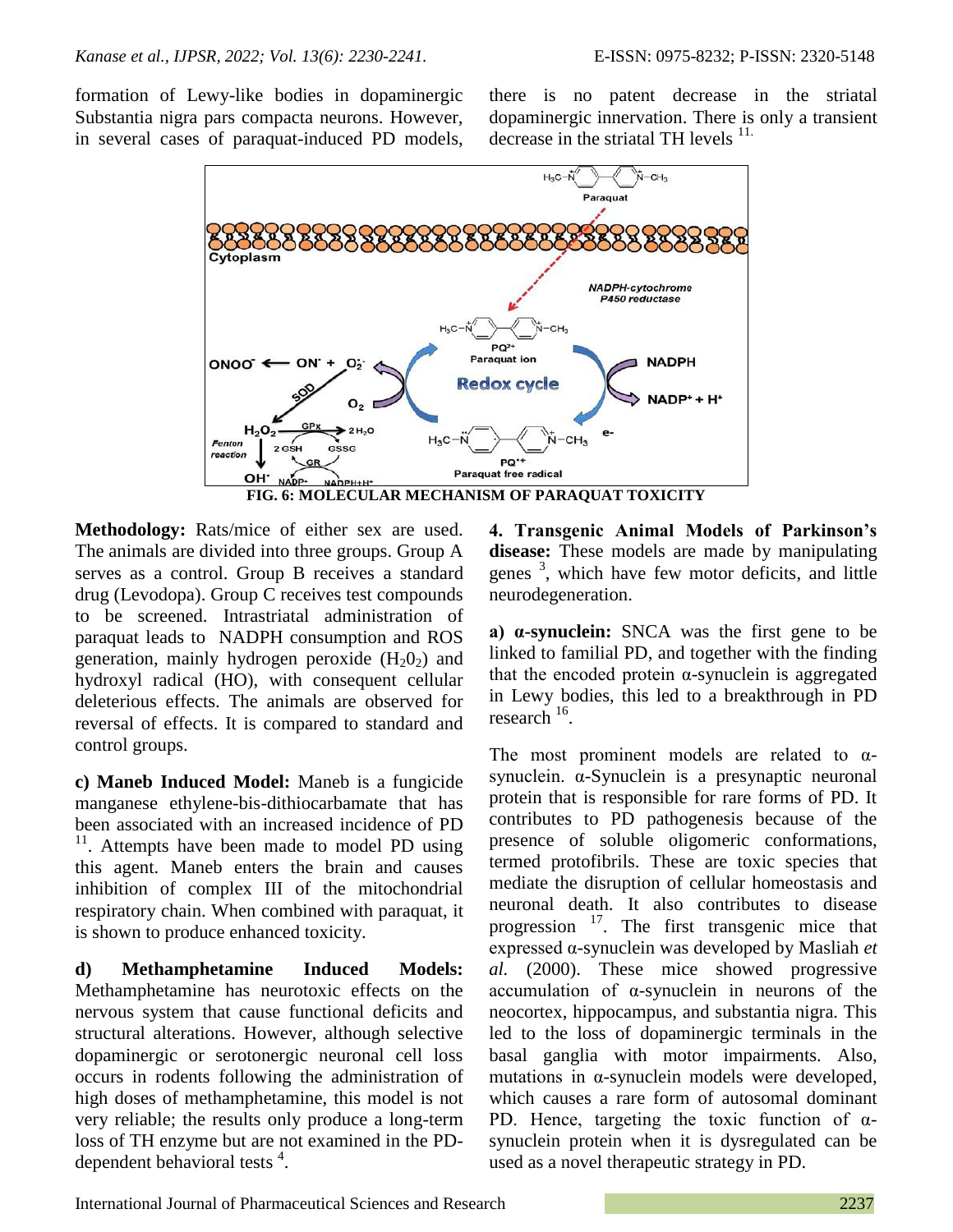Various α-synuclein transgenic mice have been developed, but no significant nigrostriatal degeneration has been found  $10$ . Recent researches suggest that the mechanism of the phosphorylation process of α-synuclein in the brain might be a sensitive and effective biomarker candidate for PD  $4.$   $\alpha$ -synuclein may exert deleterious effects on neighbouring cells, including seeding of aggregation, thus possibly contributing to disease propagation. Other transgenic models used in screening anti-parkinsonian agents are weaver mutant mice <sup>6</sup>, mutations in Leucine-rich repeat serine/threonine kinase 2 (LRRK2), and PTENinduced putative kinase 1 (PINK1), Parkin, DJ-1.

**b) Multiple Transgenic Mice:** Multiple transgenic mouse lines have been developed by the crossing of α-synuclein transgenic mice with parkin or DJ-1 Knock-Out (KO) mice or silencing of PINK-1, DJ-1, parkin. None of them produced nigrostriatal degeneration.

**c) MitoPark Mouse Model:** This mouse is produced by the elimination of the nuclear genome encoded mitochondrial Tfam gene. This gene is responsible for mitochondrial DNA replication and transcription.

Therefore, mitochondrial function is selectively disrupted in dopaminergic neurons. Such animals survive to adulthood and progressively show PDlike symptoms. It has been found that L-DOPA normalizes motor deficits of MitoPark mice. Hence, this genetic model may represent a valuable tool for developing and screening new therapeutic strategies in PD $^{10}$ . In such mice, L-DOPA efficacy weakens with age.

**d) Rat Genetic Models:** Transgenic rat models producing α-synuclein mutations have recently been developed. They are of much advantage than transgenic mice because the rat's neuronal circuitry more closely resembles that of humans, and they are less prone to anxiety, which represents a major advantage for behavioral evaluation. But these show no signs of dopaminergic cell loss.

**Alternative Models:** Due to the lack of nigrostriatal degeneration in transgenic models and disappointing results thus obtained, alternative models have been developed with reduced genomic complexity and greater ease of manipulation.

These models allow the possibility of conducting high-throughput experiments. Such models are in the earlier stage of development, and research on such models should be encouraged in drug discovery for PD.

**1. Drosophila Model:** Of the available models, the Drosophila model has received much attention because a large no. of human genes such as parkin, UCH-L1, PINK1, DJ-1, and LRRK2, have highly conserved homologues in Drosophila. The fruit fly Drosophila melanogaster has emerged to be a suitable model for screening anti-parkinsonian agents and studying the mechanisms of PD-related neurodegeneration. Drosophila is much similar to humans in terms of dopaminergic neurons and metabolic pathways for DA synthesis. The first PDlike Drosophila model was generated by neuronal overexpression of human α-synuclein for which nofly homologous exists. These flies showed agedependent and selective loss of dopaminergic neurons, the formation of fibrillary inclusions containing α-synuclein, and progressive loss of climbing activity, which is an indication of motor deficit. These effects were found to be counteracted by L-DOPA or DA agonists  $^{10}$ .



**MELANOGASTER**

**Methodology:** Flies are subjected to rotenone chronically. Male adult flies 7-8days old are used. They are divided into 6 groups. Group 1 serves as a control. Group 2 serves as standard (Levodopa). Groups 3 to 6 receive test compounds.

**Observation and Evaluation:** Flies are placed in a flask, tapped at the bottom for 60sec; it is possible to study climbing activity, *i.e.,* locomotor activity.

**2.** *C. elegans* **Model:** The multiple offspring (~350) for rapid production of models and highthroughput screening makes *C. elegans* another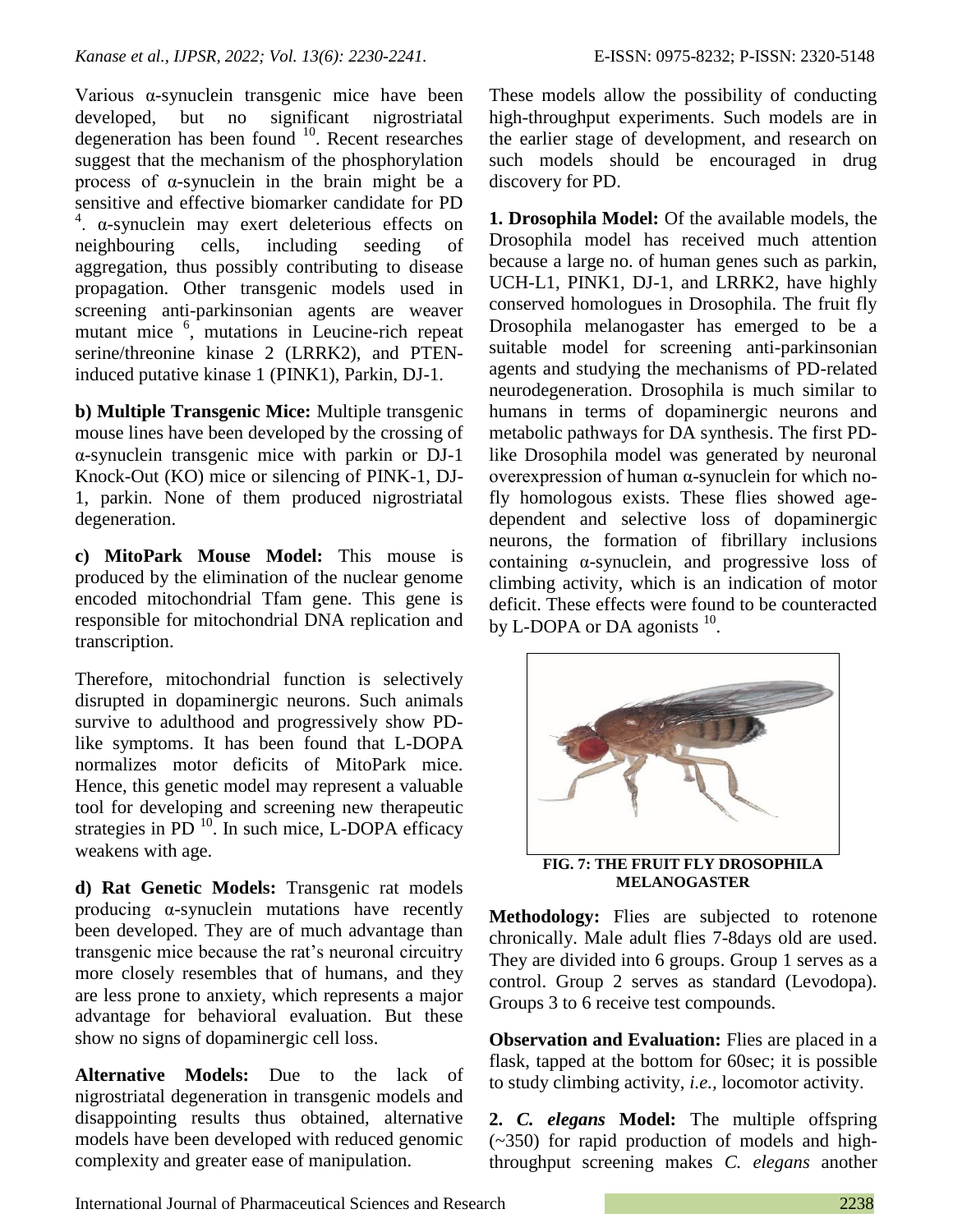### *Kanase et al., IJPSR, 2022; Vol. 13(6): 2230-2241.* E-ISSN: 0975-8232; P-ISSN: 2320-5148

ideal platform for genetic studies. The nematode *Caenorhabditis elegans* (*C. elegans*) is an optimal model because it is a multicellular organism that is simple to be studied and has a well-characterized genome  $10$ . It is one of the simplest organisms with a nervous system and it is easy to disrupt the functions of specific genes. The organism is transparent, and hence it is easy to observe dopaminergic neurons with the help of green fluorescent proteins. It is homologous to PD-related proteins, including parkin, LRRK2, PINK1, DJ-1 but not α-synuclein. Overexpression of human αsynuclein induces a loss of dopaminergic neurons, which can then be further used as a model for studying the anti-parkinsonian effect. It has also been used for large-scale screening of potential modifiers of α-synuclein. Also used for discovering novel proteins and pathways, especially related to the  $\alpha$ -synuclein pathway.



**FIG. 8:** *CAENORHABDITIS ELEGANS*

**3. Zebrafish Model:** The utilization of zebrafish for drug discovery increased at the beginning of the twenty-first century. It is a 3–4 cm long vertebrate that has been used for many years to study development and gene function as a potential model of PD amenable to high throughput *in-vivo* drug screening <sup>11</sup>. Zebrafish (*Danio rerio*) is a popular aquarium fish and has features that make it a simple model for evaluating pathological mechanisms in PD $^{10}$ .

Fish larvae can be bred in 96-well plates and thus perform high-throughput screening of innovative therapeutic agents. There exist extensive similarities to the mammalian nervous system. The dopaminergic neurons in zebrafish are sensitive to PD-inducing toxins. Like Drosophila and C.elegans, extensive genomic data are available on zebrafish. Also, proteins such as parkin, DJ-1, PINK1, and LRKK2 are detected in zebrafish, but no homologue to α-synuclein has been observed.

Overexpression of parkin protein protects the fish from cellular stress.

Therefore, parkin KO causes moderate loss of dopaminergic neurons, reduced mitochondrial complex I activity, and increased susceptibility to toxins. Similarly, PINK-1 KO alters dopamine projections and induces locomotor defects. Zebrafish can readily absorb hydrophilic compounds when added to their tank water. Therefore, the model represents a potential tool for high throughput screening of novel molecules that may counteract pathological mechanisms in PD $^{10}$ .



**FIG. 9: ZEBRAFISH**

## **Behavioral Parameters Studied in Fish: Latency to Travel from One Point to Another:**

PD induced in zebrafish makes them difficult to move. Reversal of such effects can be observed by administration of test compounds and compared with standard results.

**Complete Cataleptic Time:** locomotive activity can be evaluated.

**Time Spent Near the Bottom of the Tank:** PDinduced fish makes it difficult for them to move; hence such activity can be noted.

**Monoaminergic System in Zebrafish:** The role of the monoaminergic system is in the adjustment of movement, which is highly preserved in vertebrates. TH plays a major role in this system, and zebrafish contains two enzymes th1 and th2, which are similar to the mammalian system. The dopamine transporter is also detected in this system. So, the model is very similar to humans, with a slight difference in the dopaminergic neurons absent in the midbrain. Zebrafish as a model for screening anti-parkinsonian agents was first performed in 2004. Various chemical agents, toxins, pesticides, and herbicides are used to induce PD in zebrafish as follows: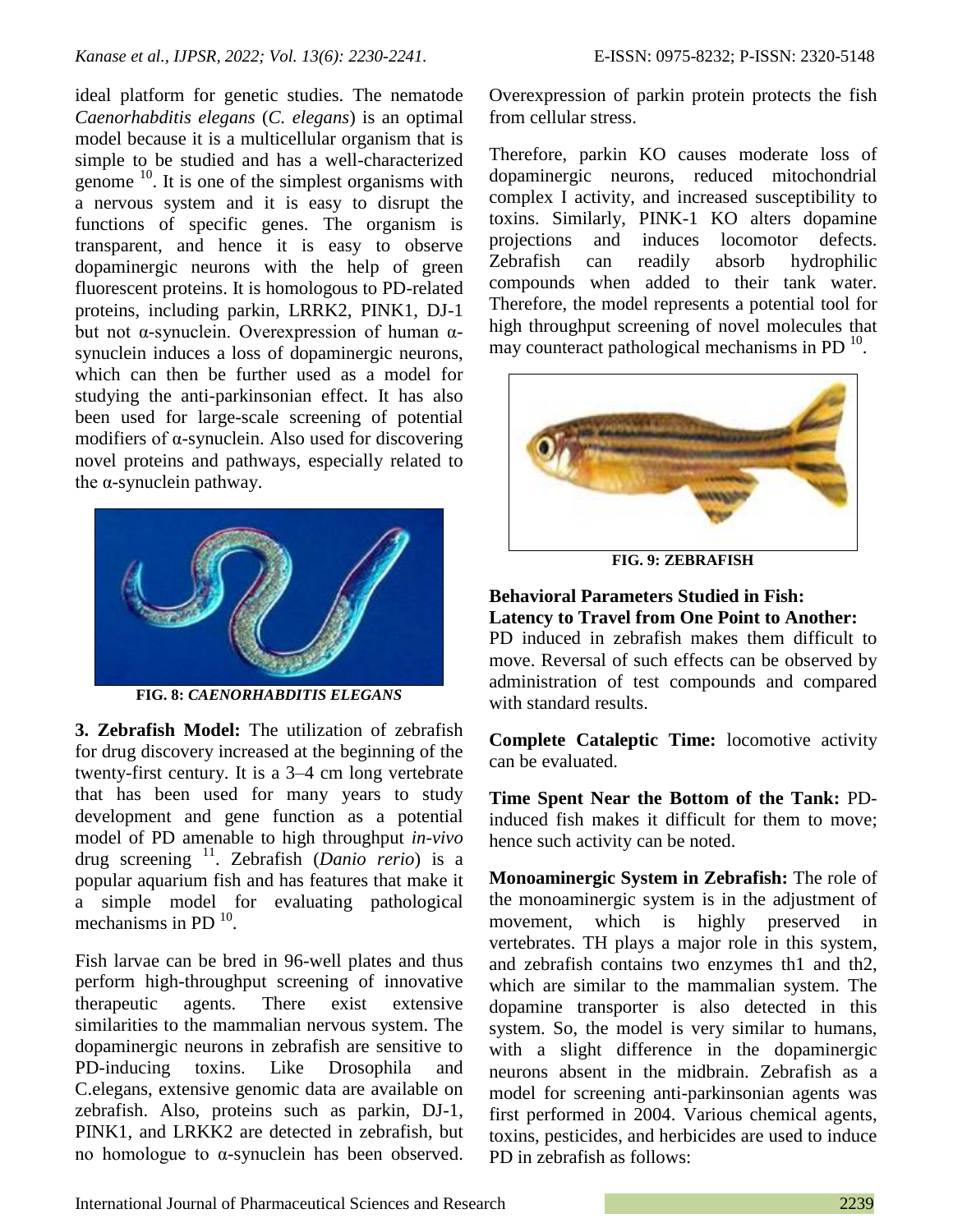**Chemicals used:** MPTP, 6-OHDA, Paraquat, Rotenone, Cytotoxic metabolite of metronidazole Titanium dioxide nanoparticles, Zeram.

**Genetic Manipulations:** β/γ-1 synucleins knockdown, γ-1 synuclein overexpression, Human α-1 synuclein overexpression, PINK-1 knockdown, Parkin knockdown, DJ-1 knockdown<sup>8</sup>.

## *Ex-vivo:*

**Cell Transplantation into Lesioned Animals:** In Parkinson's disease, embryonic stem-cell-derived dopaminergic neurons may replace the degenerated neurons in the brain <sup>6</sup> . To achieve this, numerous animal experiments were performed. Many authors used 6-OHDA to induce lesions, whereas MPTP was also used. Due to the complexity of such experiments, clinical trials with cell transplantation for Parkinson's disease have had disappointing results.

**CONCLUSION:** This review has discussed models for screening novel anti-parkinsonian agents based on symptomatic relief of mainly motor symptoms and the complications arising from the treatment. We are still unable to devise models that truly reflect the widespread and progressive pathology of the illness. Rats and mice are widely used as models for PD. Also, nonhuman primates serve as useful PD models. The availability of a "perfect" model for screening antiparkinsonian agents is still a crucial need, yet there are models that portray the basic characteristics needed. Although many models have been developed, each model has its specifications and limitations. Hence, many factors need to be considered while choosing a particular model depending on the type of agent to be screened or the purpose of selecting a particular model. The model thus selected should have a majority of similarities with the human system. Testing in such models provides useful information to understand mechanisms of action and differences in treatment success. At present various toxic and transgenic models are developed. The major limitation of transgenic models is that neuronal degeneration is not prominent in most of the models. In contrast, neuronal degeneration occurs in the toxic model and good replication of PD motor symptoms. Also, suppose the role of selective proteins involved in PD pathogenesis is investigated.

In that case, a specific transgenic model can be developed, but there are also many limitations to the development and use of transgenic animals.

**ACKNOWLEDGMENT:** The author thanks her Guide Dr. (Mrs.) Vanita Kanase for her constant support and also her colleague who supported her during the work.

**CONFLICTS OF INTEREST:** The authors have declared no conflicts of interest.

### **REFERENCES:**

- Standaert DG, Saint-Hilaire MH and Thomas CA: Parkinson's disease Handbook. Am Park Dis Assoc 2018; 2(3): 69-73.
- 2. Massari CM, López-Cano M, Núñez F, Fernández-Dueñas V, Tasca CI and Ciruela F: Antiparkinsonian efficacy of guanosine in rodent models of movement disorder. Front Pharmacol 2017; 8: 4-11.
- 3. Kin K, Yasuhara T, Kameda M and Date I: Animal models for Parkinson's disease research: Trends in the 2000s. Int J Mol Sci 2019; 20: 21.
- 4. Lee MK, Park HJ and Zhao TT: Animal models of Parkinson ' disease and their applications. J Park Restless Legs Syndr 2016; 6: 73–82.
- 5. Bhangale JO and Acharya SR: Anti-Parkinson Activity of Petroleum Ether Extract of *Ficus religiosa* (L.) Leaves. Adv Pharmacol Sci 2016; 2016.
- 6. Drug Discovery and Evaluation Pharmacological Assays Second Completely Revised, Updated and Enlarged Edition by Prof. Dr. Dr. H. Gerhard Vogel (auth.), Prof. Dr. Dr. H. Gerhard Vogel, Prof.pdf.
- 7. Emborg ME: Evaluation of animal models of Parkinson's disease for neuroprotective strategies. J Neurosci Methods 2004; 139(2): 121–43.
- 8. Vaz RL, Outeiro TF and Ferreira JJ: Zebrafish as an animal model for drug discovery in Parkinson's disease and other movement disorders: A systematic review. Front Neurol 2018; 9.
- 9. Cp S, Vr P, Ry C, Mk K, Sd F and Rb P: Antiparkinsonian Effect of Cassia tora on Oxotremorine Induced Parkinson Methodology 2009; 1(1): 35–8.
- 10. Blandini F and Armentero MT: Animal models of Parkinson's disease. FEBS J 2012; 279(7): 1156–66.
- 11. Duty S and Jenner P: Animal models of Parkinson's disease: A source of novel treatments and clues to the cause of the disease. Br J Pharmacol 2011; 164(4): 1357– 91.
- 12. Shaheen Khan, Imtiyaz Ansari, Chandrashekhar Singh, Falak Bamne and Salman Kapadia: Article R. Parkinson's D Isease: Advances In Preclinical Screening Models Department of Pharmacology, Oriental College of Pharmacy 2020; 11(10): 4866–73.
- 13. Yelena Glinka, Gassen M and Youdim MBH: Mechanism of 6~hydroxydopamine neurotoxicity: Advances in Research on Neurodegeneration 1997; 55-66.
- 14. Gamber KM: Animal models of Parkinson's disease: New models provide greater translational and predictive value. Biotechniques 2016; 61(4): 210-1.
- 15. Bové J and Perier C: Neurotoxin-based models of Parkinson's disease. Neuroscience 2012; 211: 51–76.